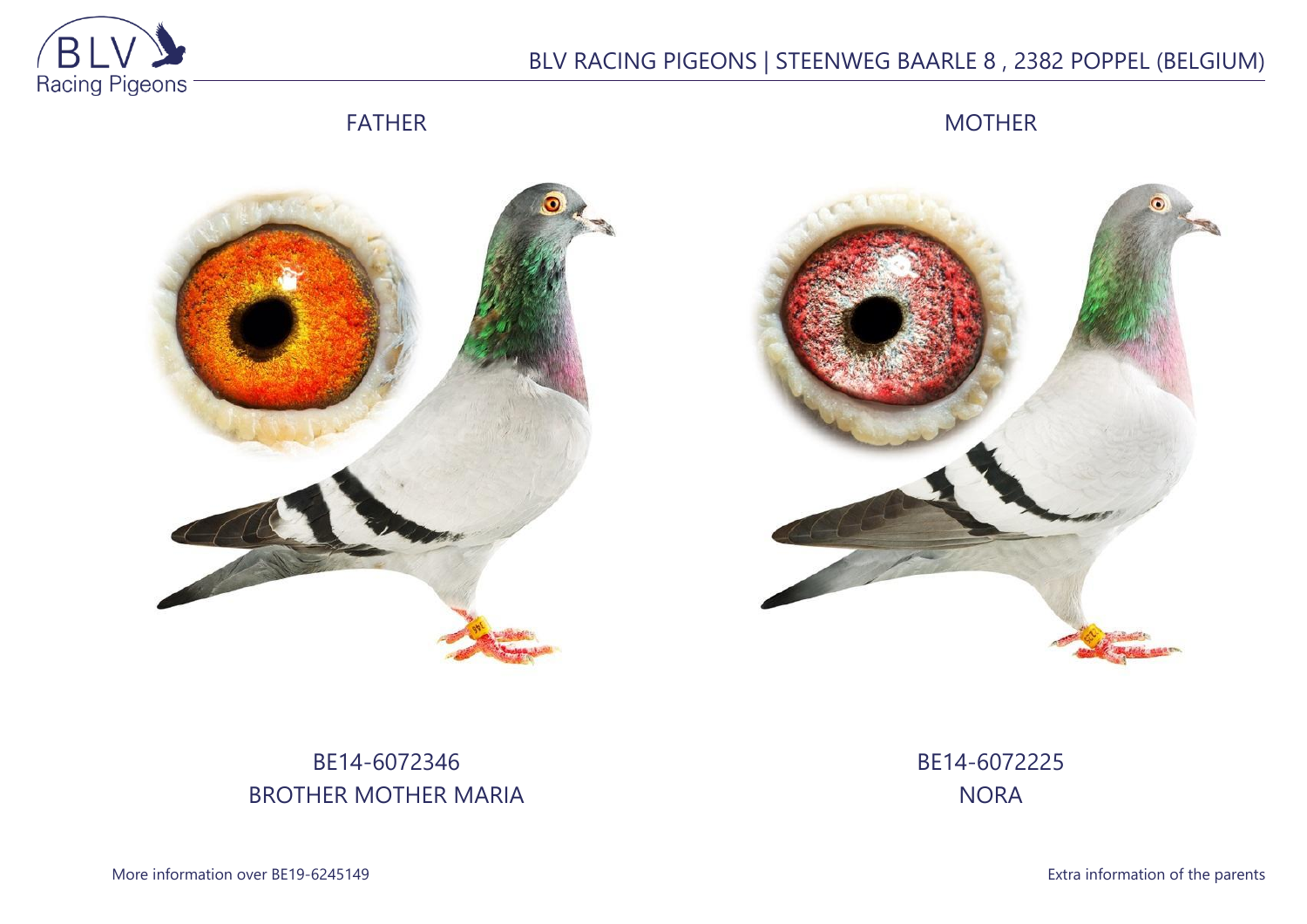

# BLV RACING PIGEONS | STEENWEG BAARLE 8 , 2382 POPPEL (BELGIUM)



| 6072346-14                                                                                                                                               | <b>Brother Mother Maria</b>                                                                                                                                            |                                                                                                                                 |                                                                                                                                    |
|----------------------------------------------------------------------------------------------------------------------------------------------------------|------------------------------------------------------------------------------------------------------------------------------------------------------------------------|---------------------------------------------------------------------------------------------------------------------------------|------------------------------------------------------------------------------------------------------------------------------------|
|                                                                                                                                                          | $V·6297742-10$<br>Dirk Van Dyck<br>zomerjong<br>over gr vader Nat Asduif                                                                                               | $V: 6086300 - 03$<br>Dirk Van Dyck<br>kleindochter van<br>M:6453372-05                                                          | V: 2173504-02<br>M: 6380246-01<br>V: 6390147-97                                                                                    |
| 6023340-12<br>"JASPER"<br>Gaston van de Wouwer<br>zoon " BARBARA "<br>inbred Kanibaal van Dyck<br>BARBARA: 3 x 1 Provinci                                | gr vader 2104519-18<br>2de Nat. Bourges 2018<br>M: 2035886-09<br>Barbara<br>1ste prov. Montlucon<br>1ste prov. Vierzon<br>1ste prov. Argenton                          | Dirk Van Dyck<br>kleindochter Kannibaal<br>$\overline{V}$ 2079799-05<br>Polleke<br>samenkweek Wouters -<br>Wouters Tremelo      | M: 6390105-97<br>$V: 2029292-04$<br>Geschelpte Lodewijkx<br>M: 2047531-00                                                          |
|                                                                                                                                                          |                                                                                                                                                                        | M:6307259-04<br>moeder Barbara<br>dochter Kaasboer<br>Bourges-N 21940 d-63 p                                                    | V: 6335690-98<br>"KAASBOER" superkweker<br>M: 6407575-97<br>Blauw                                                                  |
| M: 6031858-10<br>* KRISTIN *<br>Gaston van de Wouwer<br>dochter "KAASBOER"<br>moeder van "SILVY "<br>18de Nat. Chateauroux 1<br>60ste Nat.z Argenton 380 | 6335690-98<br>"KAASBOER" superkweker<br>vader en grootvader van<br>verschillende topduiven<br>1° Nat Gueret 14245d<br>1° Nat Bourges 17138d<br>1° Nat Z Argenton 3740d | $\overline{V}$ 6235626-92<br>Blauw<br>M:6404318-96<br><b>BLAUW</b>                                                              |                                                                                                                                    |
|                                                                                                                                                          | M: 6307341-04<br>Greetie 1<br>Moeder Asduif fondclub<br>Antwerpen<br>Moeder van "Gaston"<br>Olympiadeduif Uwe Berg<br>Moeder Snowrice,<br>Topkweekster Kris            | $\nabla 6257098-03$<br>Rik<br>Zoon Kaasboer<br>Vader van Tia<br>M6150214-03<br>Helga<br>Yskout Theo<br>Grootmoeder van "Gaston" | 6335690-98<br>IV:<br>"KAASBOER" superkweker<br>M: 6407575-97<br>Blauw<br>$V: 6243513-00$<br>Blauw<br>M: 6240778-96<br><b>BLAUW</b> |



| 6072225-14                                                                                                  | Nora                                                                                                     |                                                                                                                                                                    |                                                                                                                                             |
|-------------------------------------------------------------------------------------------------------------|----------------------------------------------------------------------------------------------------------|--------------------------------------------------------------------------------------------------------------------------------------------------------------------|---------------------------------------------------------------------------------------------------------------------------------------------|
| 16. Nat. Chateauroux<br>25710 duiven<br><br>$10 \times$ per $10$ tal                                        | $V: 3075605 - 10$<br>Norbert en Stefan Ally                                                              | $V: 3006130 - 04$<br>Rolandis<br>Extra vlieger<br>M:3029466-02                                                                                                     |                                                                                                                                             |
| 6023242-12<br>Franky                                                                                        | M: 6163823-10<br>Van Eynde - Goovaerts                                                                   | moeder Steffie<br>blauwe Bliksem<br>$V: 6032539-05$<br>blauwe<br>rechtstr.Fr.Frans Putte-<br>M:6320803-07                                                          | V: 6094152-01<br>M: 6224806-04<br>$V: 6155580-06$                                                                                           |
| M: 6062011-13<br>Ida<br>38e Prov. Châteauroux<br>61e Prov. Nevers<br>82e Prov. Guéret<br>91e Prov. Issoudun | 6213112-10<br>ĪV.<br>Nelson<br>kleinzoon Kaasboer                                                        | <b>Blauw Miss Argenton</b><br>2e Asduif fond jonge<br>$\overline{V}$ : 6346026-06<br>Favoriet<br>Rechtstreeks LBJ<br>Geerinckx                                     | M: 6341174-05<br>v: 2298053-04<br>Rapido 1<br>M: 6202172-04<br>Witpen Bourgeske                                                             |
|                                                                                                             | M: 6023250-12<br>Looke<br>33e Nat. Zone La Souterra<br>ine<br>61e Nat. Zone Argenton<br>97e Nat. Bourges | M:6358796-09<br>Vera<br>dochter Kaasboer<br>ar moeder 2104519-18<br>$\nabla 6177605-08$<br>Hugo<br>Kleinzoon Kaasboer<br>Noyon 802d -154 pr<br>M6031765-10<br>Aske | $V: 6335690-98$<br>"KAASBOER" superkweke<br>M: 6111553-09<br>6183100-02<br>IV÷<br>Gust<br>M: 6108024-03<br>$V: 6176146-05$<br>Zoon KAASBOER |
|                                                                                                             |                                                                                                          | 1e Asduif Fond Union<br>Antwerpen                                                                                                                                  | M: 6404429-06                                                                                                                               |

**Hok Van de Wouwer** Melkouwen 8 - 2590 Berlaar (Belgium)

Hok Van de Wouwer Melkouwen 8 - 2590 Berlaar (Belgium)

Van de Wouwer Kurt

Van de Wouwer Kurt

More information over BE19-6245149 **Extra information of the parents**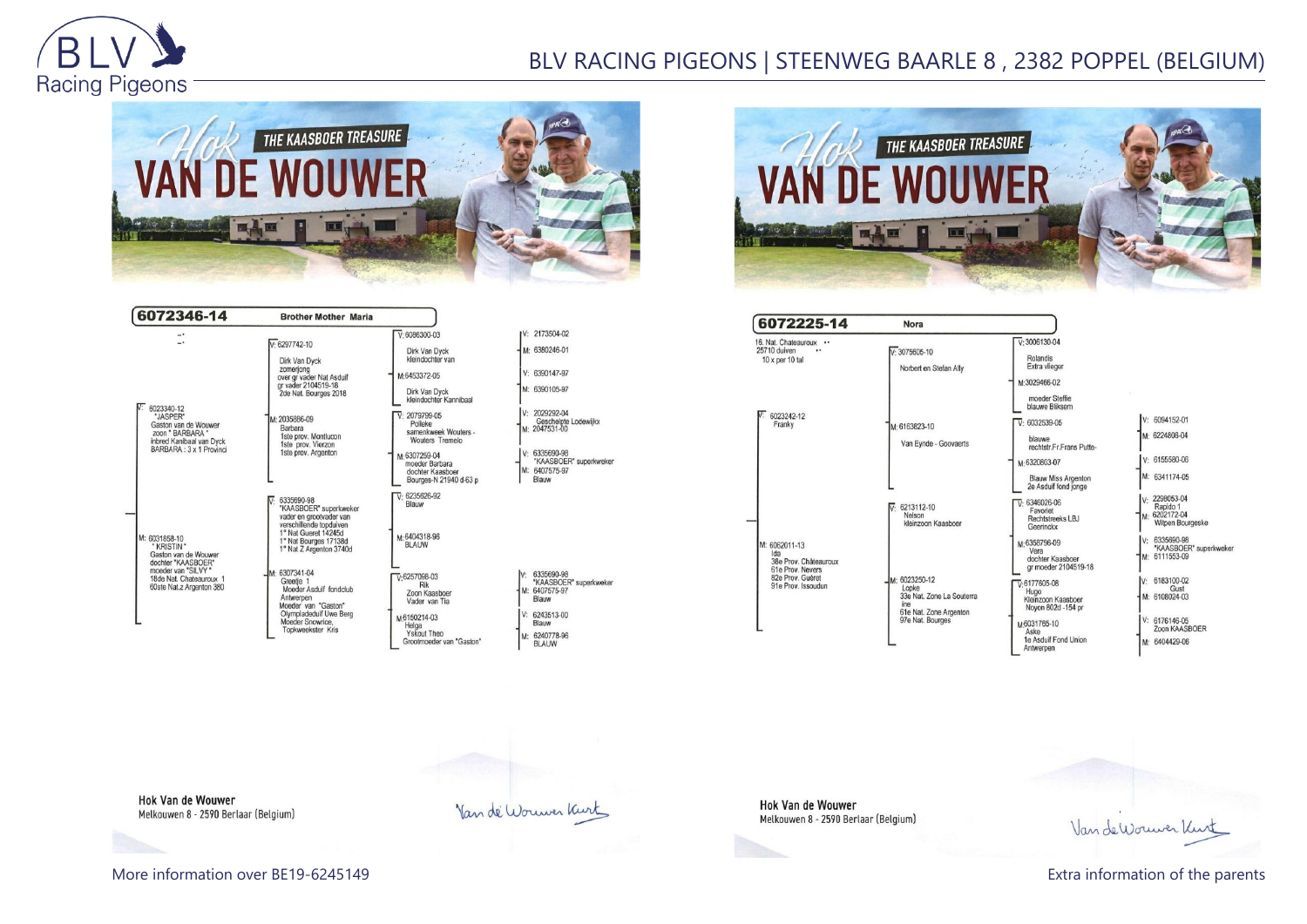

#### More information of 6072346/2014

**Never raced, summer youngster 2014** Full brother to mother of 'Maria' **4. Nat. acebird great middle dist. KBDB 2018 1. Nat. Chateauroux - 2,858 birds 2018 1. Chevrainvilliers – 154 birds 4. Nat. La Souterraine - 16,613 birds 2016 4. prov. Gueret – 529 birds / 21. Nat. Zone 1,478 birds 2018 163. Nat. Gueret - 5,331 birds 7. prov. Vierzon - 1,889 birds 2017 13. Nat. Zone / 51. Nat. Chateauroux - 18,799 birds 2018 14. Nat. Zone / 42. Nat. Chateauroux - 14,955 birds 2017 15. Nat. Zone / 120. Nat. Bourges - 5,831 birds 2018 30. Nat. Zone / 117. Nat. Argenton - 11,823 birds 2018 91. Nat. Zone / 338. Nat. Bourges – 28,078 birds 2016 24. prov. Gien – 979 birds 2016 459. Nat. Chateauroux – 14,762 birds 2016 2. Noyon – 315 birds 2017 -** Mother of 'Diamond Kim' 032/20 **6. Belgian youngster PIPA ranking 4 National races - FATHER IS 'JASPER', SUPER CLASS SON OF 'BARBARA'** Full brother to 'Selleke', g.father of 'New Kim' **1. Nat. acebird great middle dist. KBDB 2018 2. Nat. Chateauroux - 17,281 birds 2018 12. Nat. Argenton - 16,496 birds 2018 4. Nat. Zone Argenton – 4,990 birds 21. Nat. Chateauroux - 12,855 birds 2018 52. prov. Blois - 2,923 birds 2018 95. Melun – 973 birds 165. prov. Le Mans - 1,315 birds 2018 -** G.mother of 'Diamond Kim' 032/20 **6. Belgian youngster PIPA ranking 4 National races 21. Nat. acebird great middle dist. KBDB 2020 14. Nat. Argenton - 23,286 birds 2020 35. Nat. Chateauroux - 20,789 birds 2020 617. Nat. Bourges – 28,551 birds 2020**

#### More information of 6072225/2014

Winner of

**16. Nat. Chateauroux - 25,710 birds 2015 169. Nat. Zone Gueret - 5,821 birds 2015 514. Nat. Gueret – 16,262 birds 2015 68. prov. Vierzon - 1,576 birds 2015 101. prov. Argenton - 1,326 birds 2016 618. Nat. Argenton – 13,629 birds 2016 164. Nat. Zone La Souterraine - 2,053 birds 2016 583. Nat. La Souterraine – 7,631 birds 2016 173. prov. Gueret - 2,706 birds 2014 364. Nat. Zone Bourges – 3,743 birds 2015 809. Nat. La Souterraine – 18,588 birds 2014 34. Noyon – 896 birds 47. Noyon – 563 birds 97. Noyon – 1,316 birds** Mother of BE18-6063772 **10. Melun – 1,813 birds 26. Noyon – 409 birds 2018 42. Melun – 1,277 birds 69. Gien – 1,505 birds - FATHER IS 'FRANKY', CROSS OF NORBERT ALLY X VAN EYNDE GOOVAERTS** Half brother to father of 'Noor' 320/12 **1. s-Nat. Vierzon - 10,480 birds 2014 / fastest against 15,359 birds 7. Nat. Zone Bourges - 3,493 birds 2013 / 17. Nat. 13,588 birds 45. Nat. Zone Argenton - 4,007 birds 2013 / 117. Nat. 22,463 birds 61. Nat. Zone / 146. Nat. Guéret - 2,656 birds 2013 195. Nat. Zone La Souterraine - 2,246 birds 2013 479. Nat. Nevers - 2,918 birds 2013 708. Nat. Montlucon - 21,827 birds 2013 4. Dourdan – 1,228 birds 2012** Bred from h.brother to **- 'De Gueret' 258/07 1. prov. Gueret – 2,069 birds / 7. Nat. 12,558 birds**

**- '108/07'**